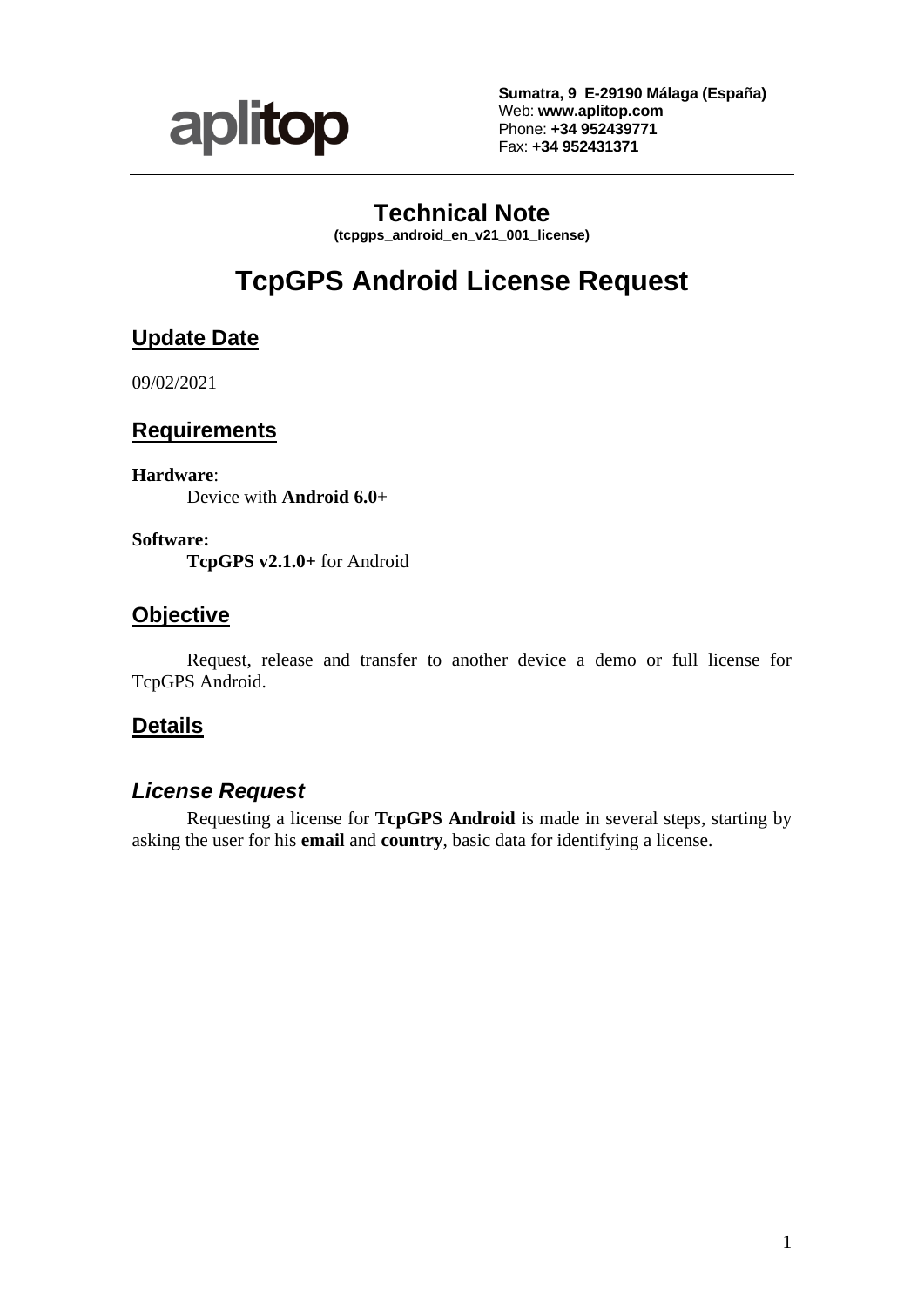| 5:32 $\bullet$                           | $\overline{\mathbf{A}}$ |
|------------------------------------------|-------------------------|
| <b>TcpGPS</b>                            |                         |
|                                          |                         |
| <b>Email</b>                             |                         |
|                                          |                         |
| <b>Country</b>                           |                         |
| <b>United States of America</b>          | $\bm{\nabla}$           |
| I accept the Data Protection Policy<br>П |                         |
|                                          |                         |
|                                          |                         |
|                                          |                         |
|                                          |                         |
|                                          |                         |
|                                          |                         |
|                                          |                         |
|                                          |                         |
|                                          |                         |
| <b>CANCEL</b><br>OK                      |                         |
|                                          |                         |

# *License options*

Once the user enters his email and country, and after reviewing and accepting the data protection conditions, the app shows the next screen where the user can select one of the different options given for activating a license:

| 5:32 <b>O</b>                | $\bullet$ 41 |
|------------------------------|--------------|
| <b>TcpGPS</b>                |              |
|                              |              |
| ◯ Request DEMO               |              |
| $\bigcirc$ Online activation |              |
| $\bigcirc$ Manual activation |              |
| $\bigcirc$ Purchase          |              |
|                              |              |
|                              |              |
|                              |              |
|                              |              |
|                              |              |
|                              |              |
|                              |              |
|                              |              |
| <b>CANCEL</b>                | OK           |
|                              |              |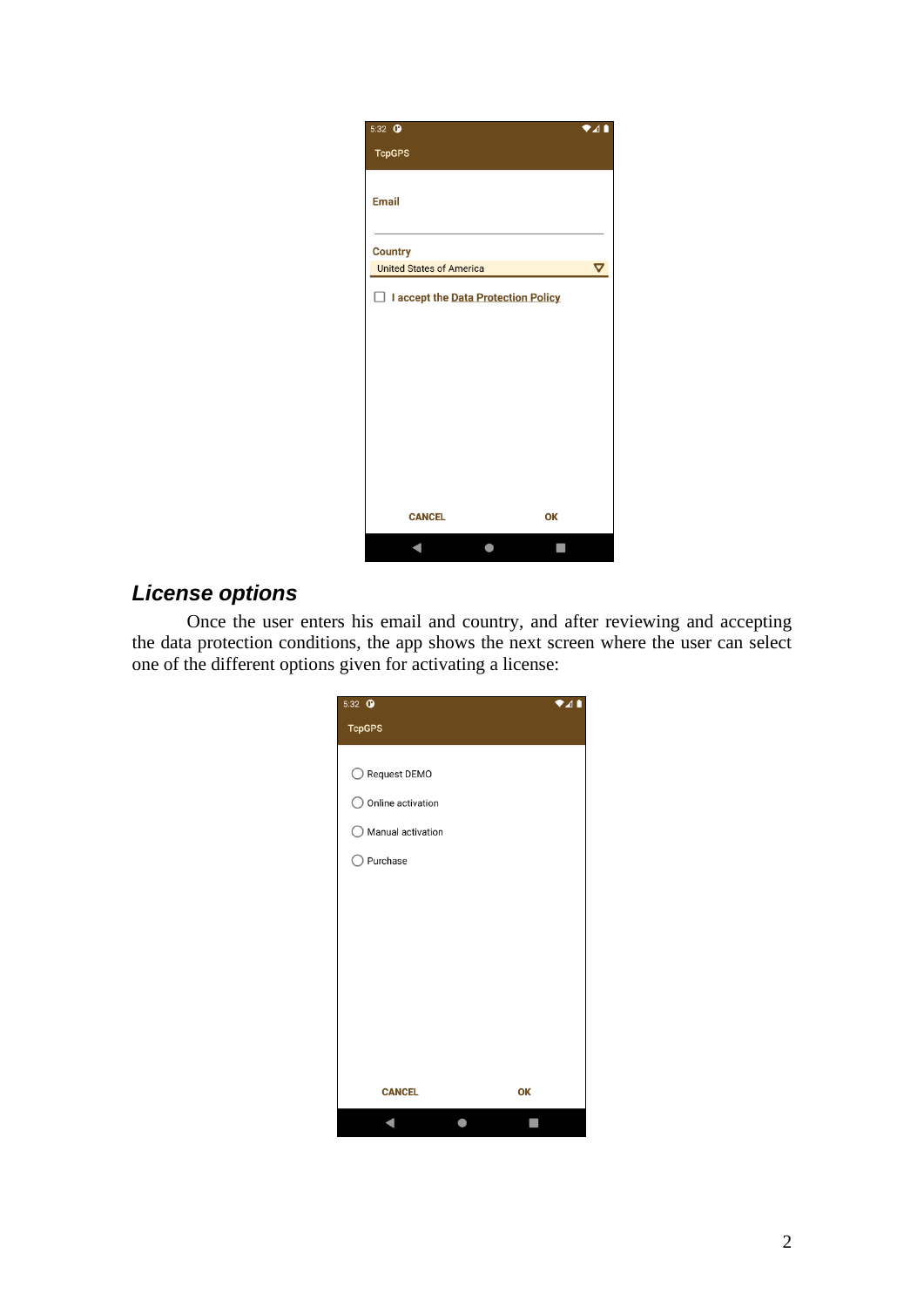### *Request DEMO*

This option leads the user to request a demonstration license to the license server. This screen shows the limitations of a **DEMO** license: 10 points and 100-meters road sections.



By clicking in **Activate** the process for requesting a demonstration license will start.

#### *Online activation*

This option allows the user to request a full license of TcpGPS, either basic or professional. To do this, the user needs and **activation code**.

When the activation code is typed, the user must click in **Activate** and the process for requesting a final license will start.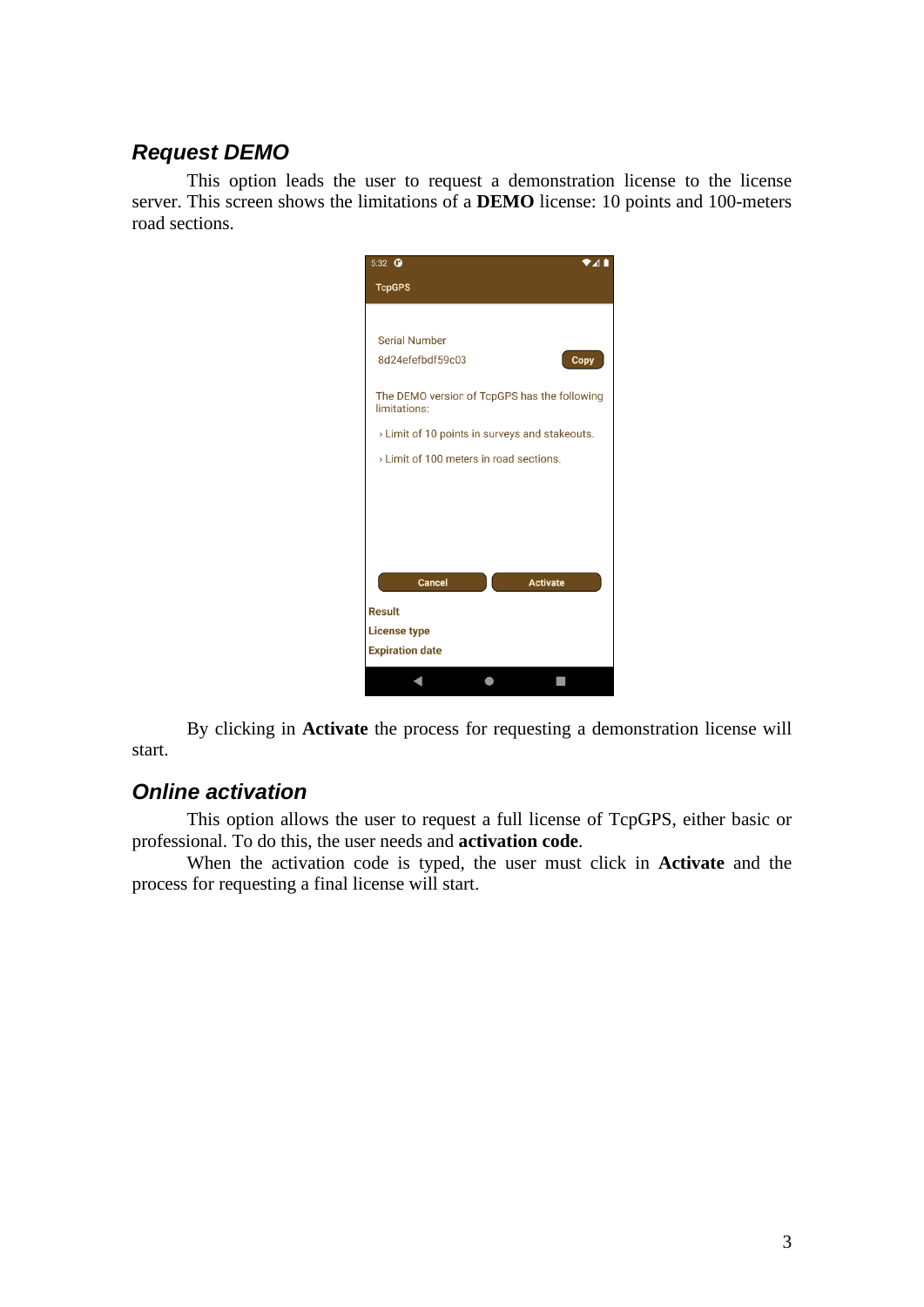| 5:32 <b>O</b>          | ▼⊿∎             |
|------------------------|-----------------|
| <b>TcpGPS</b>          |                 |
|                        |                 |
| <b>Serial Number</b>   |                 |
| 8d24efefbdf59c03       | Copy            |
| <b>Activation Code</b> |                 |
|                        |                 |
|                        |                 |
|                        |                 |
|                        |                 |
|                        |                 |
| <b>Cancel</b>          | <b>Activate</b> |
| <b>Result</b>          |                 |
| <b>License type</b>    |                 |
| <b>Expiration date</b> |                 |
|                        |                 |

# *Manual Activation*

In this case, a file with the needed data and information for generating the license in the server will be generated. Then, the license will be sent you the user for installing it in his device. This option is recommended when it is not possible to use the online activation because restrictions in the online service, no connection available, etcetera. The processing of the license can take between 1 and 2 business days.

| $5:32$ $\bullet$<br>741          |  |
|----------------------------------|--|
| <b>TcpGPS</b>                    |  |
| <b>Serial Number</b>             |  |
| 8d24efefbdf59c03<br>Copy         |  |
| <b>Send license details</b>      |  |
| $\Box$ I have an activation code |  |
| Send by email                    |  |
| <b>Create data file</b>          |  |
| Open                             |  |
| <b>Load license file</b>         |  |
| <b>Load file</b>                 |  |
| <b>Cancel</b>                    |  |
| <b>Result</b>                    |  |
| <b>License type</b>              |  |
| <b>Expiration date</b>           |  |
|                                  |  |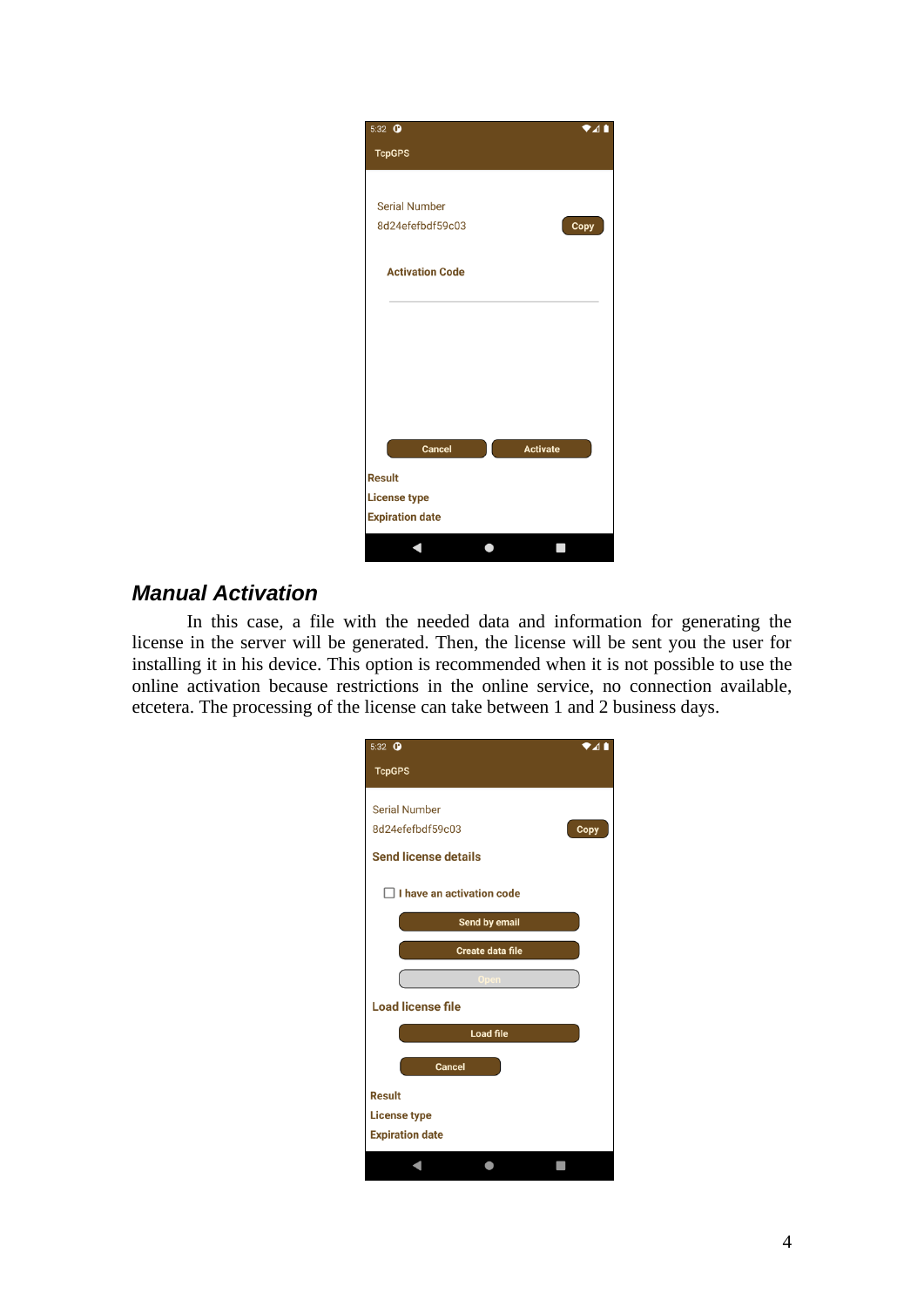Firstly, the data file must be created by selecting one of the options: send by email or create it in the device. If the second option is selected, once the file is created, it must be sent to [support@aplitop.com.](mailto:support@aplitop.com)

When the file is received by Aplitop, it will be processed and the corresponding license will be generated. Then, it will be sent as response of the email the user sent to our support email.

#### *Purchase*

As it was said before, it is needed an activation code for requesting a final license. This option will redirect the user to Aplitop's website so that the user can request a quote and buy a code for a final license.

#### *Releasing and transferring a license*

If you want to release a license from a device and transfer it to another, you must go to **Menu > Application > About us** and click on **Release License**. After confirming the process, the license will be removed from your current device. Then you can request the license again from the same device or another. You can request the new license with a new user.



# *Frequently asked questions*

#### **I forgot to release the license**

In case you want to change the license to another device, firstly you must release the license from the old one in order to request it in the new one. If you forgot to relase the license or it is not possible because the device is broken or you lost it, contact Aplitop at [support@aplitop.com](mailto:support@aplitop.com) and they give you the steps to follow for recovering your license.